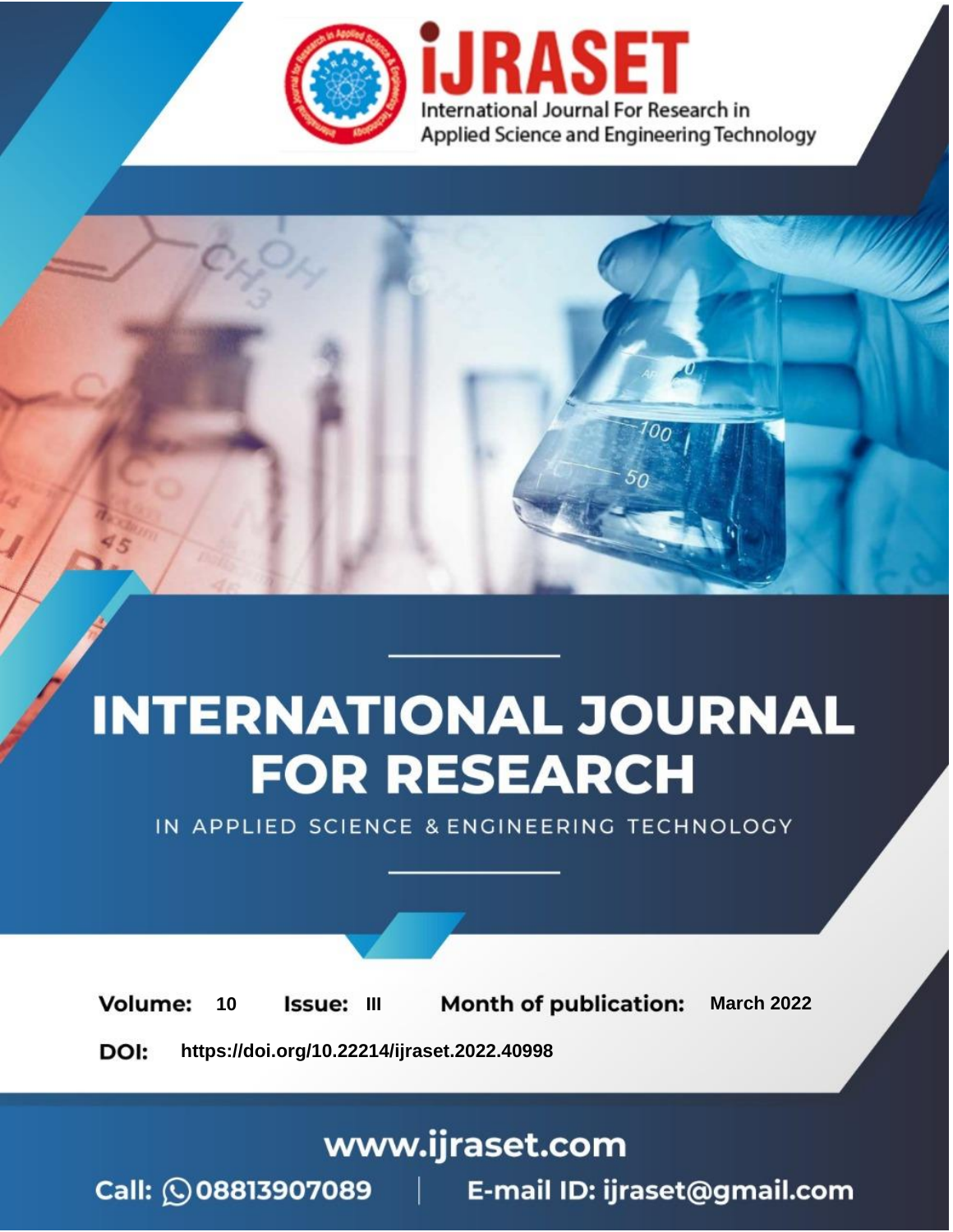

### **Gesture-Controlled User Interfaces, What Have We Done and Whats Next?**

Vishakha Chandra<sup>1</sup>, Dr. Devesh Katiyar<sup>2</sup>, Gaurav Goel<sup>3</sup>

<sup>1</sup> Student, <sup>2, 3</sup>Assistant Professor, Master of Computer Applications, Dr. Shakuntala Mishra National Rehabilitation University, *Lucknow, India*

*Abstract: To meet the challenges of present computing, researchers working towards break away from traditional types of interaction.* 

*This paper identifies new trends in technology, it's uses and advantage. We concluded that Gesture controlled user interface gives realistic opportunities especially for those users who are uncomfortable with commonly used devices. It's appropriate for older and disabled people. Gesture controlled user interface has some potential to improve quality of life especially for older and disabled people along with general users.*

*Keyword: Gesture control, user interfaces, elderly, appearing and ambient devices*

#### **I. INTRODUCTION**

The fact that use of body gesture to communicate with computer system is usable in real world, intensified by evolution in gesture based commercial solutions. This paper described background of development of Gesture based technology. This paper also describes next options we have.

Virtually all inputs now provide by keyboard and mouse. Use of another means like virtual objects, body gestures, hand gestures are becoming popular with devices like digital television. Gesture controlled user interface is also commonplace in gaming automotive, medical industries.

#### **II. GESTURE CONTROLLED SYSTEM**

As humans, we generally use gestures to communicate with anyone. Even a child can read gesture to learn to communicate before he learns to talk. We can use gesture without or with verbal communication. Gesture can be used as command to control different type of devices. With gesture, we can control smart home appliances, tele-care system etc.

#### **III. FINDINGS**

Findings shows interest of people towards Gesture controlled technology. There is different aspect to present like gesture types, user choices, use, technology and commercial product. These are important area to mention.

#### **IV. TYPES OF GESTURE**

In gesture control system, hand gesture was the most popular. Most of the researches which are based on hand gestures shows that hand gestures provide direct control which is instant, but has limitation in number of choices. There are also researches about body gesture, finger movement, voice gesture etc.

#### **V. USERS**

Initially gesture controlled system used for users to work with objects and presentation. Current findings are focused on older and disabled users. Wheelchair users are highly observed for Accelerometer based Gesture controlled system. Researchers begin to see the value which can be provide by Gesture controlled user interface. It's time to focus on such user group to see potential of GCUI in every aspect.

#### **VI. APPLICATION**

Gesture based applications can be utilized for a wide range of things like entertainment, controlling home appliances, tele-care, telehealth, older care. The scope of applications shows importance of Gesture controlled system. Earlier technologies were developed to replace traditional devices like keyboard and mouse. People can easily interact with any media now using gesture to control wide range of applications. They also can get Gesture controlled hardware and software with their choice.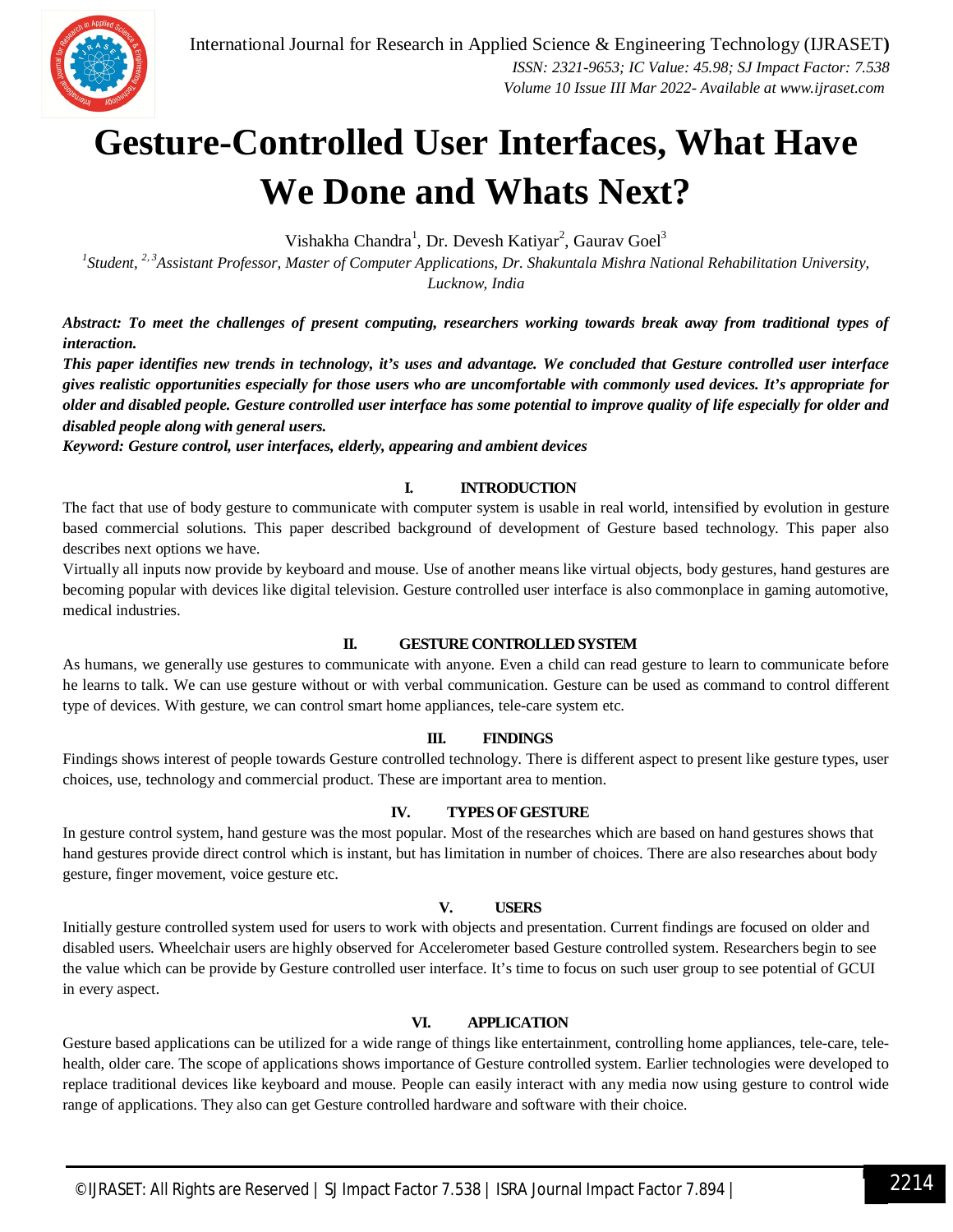

International Journal for Research in Applied Science & Engineering Technology (IJRASET**)**

 *ISSN: 2321-9653; IC Value: 45.98; SJ Impact Factor: 7.538 Volume 10 Issue III Mar 2022- Available at www.ijraset.com*

#### **VII. TECHNOLOGY**

The significant process of technology can be understood by the way of recognize the gestures. The process of technology of image processing played main role. Gesture can be captured in past by many interconnected technologies like glove, infrared signal etc. Now it is possible to capture any intuitive gesture with vision technique, video and web cam-based gesture recognition for any present devices. Gesture based research are now moving towards everyday uses. The game industry is the main target of these product. Healthcare, training, hand held applications and industrial 3d simulations are becoming workable too.

#### **VIII. CURRENT OPPORTUNITIES FOR GESTURE TECHNOLOGY**

There is interest for interface of gesture commands as we HCI is progressing in recent years. Gestural interfaces are electronic analogues to paper and pencil. These interfaces have many potential advantages and disadvantages too. From study we can see the possibility of implementing the tech in different zones.

#### **IX. ARTIFICIAL INTELLIGENCE**

Use of gesture-based technology will play key role part in this intelligent lifestyle. People, devices and computation will become more integrated with each other and will soon become part of our daily lives**.** Body gestures can provide the commands to communicate or even to control things like the curtain of windows. Robotic industry is also working with gesture technology. Industry is using this technology to manage and control the actions of the robot as section of the Human Robot interaction. Users can connect various devices using networking technologies and hand gestures. Many researches, like Select-and-Point, are well received by consumers and can greatly improve users' interaction with numerous gadgets in a ubiquitous computing environment.

#### **X. SIMULATION**

The simulation of human body activity in the screen is created by body gestures. In numerous ways, physical simulation can improve the realism of the final gestural animation. Gesture Tek creates an engaging computer-generated virtual reality therapeutic world that guides patients through interactive rehabilitation exercises, games, and activities that can target specific body regions as prescribed by clinicians. The performance of the patient is assessed and documented.

#### **XI. TRAINING & EDUCATION**

The technology solution can be created for the aim of training and teaching. It can train people automatically in rehabilitation or fitness centres based on the user's profile and body structure. The ability to use natural input through body movements rather than a mouse or keyboard is the most significant advantage here. WII showed a number of clips of people being trained at their own pace, based on gestures, with rapid results.

#### **XII. ASSISTIVE LIVING**

Multi-agent systems, secure communications, hypermedia interfaces, rich environments, enhanced intelligence of home appliances, and collaborative virtual environments are all converging, and this is a key enabler for the design and development of virtual senior support community environments. The goal of Telecare is to build and develop a flexible framework for virtual communities that support older persons. We still need to do more for them, as their numbers are increasing. For the independent and assistive living of old and disabled people, modern technologies can play an essential role. They can achieve this by reclaiming some psychologically valuable control and independence. This tendency can be seen in telehealth, telecare, telemedicine, and personal safety technologies. Due to external circumstances or personal preferences, they choose a multimodal approach. When designing for elderly users, a variety of factors influence interface design decisions. Removing the isolation of age-restricted users has little impact on interface design.

#### **XIII. ELDERLY USERS AND WII**

Some research provides us with a new interface and intuitive interaction style in our daily computer use. Users may avoid timeconsuming processes in managing connections and controls between various devices, as well as transferring information/data, by using simple selecting and pointing hand movements. Using gestures, the elderly and disabled can effortlessly maintain communication aids with many devices or appliances. Elderly individuals, who are more mature than most gamers and have physical restrictions, are actively using Wii for entertainment and rehabilitation in front of a television or computer screen. As a personalised gesture-based interface, it gets people moving and keeps their minds busy without the necessity of a keyboard or mouse.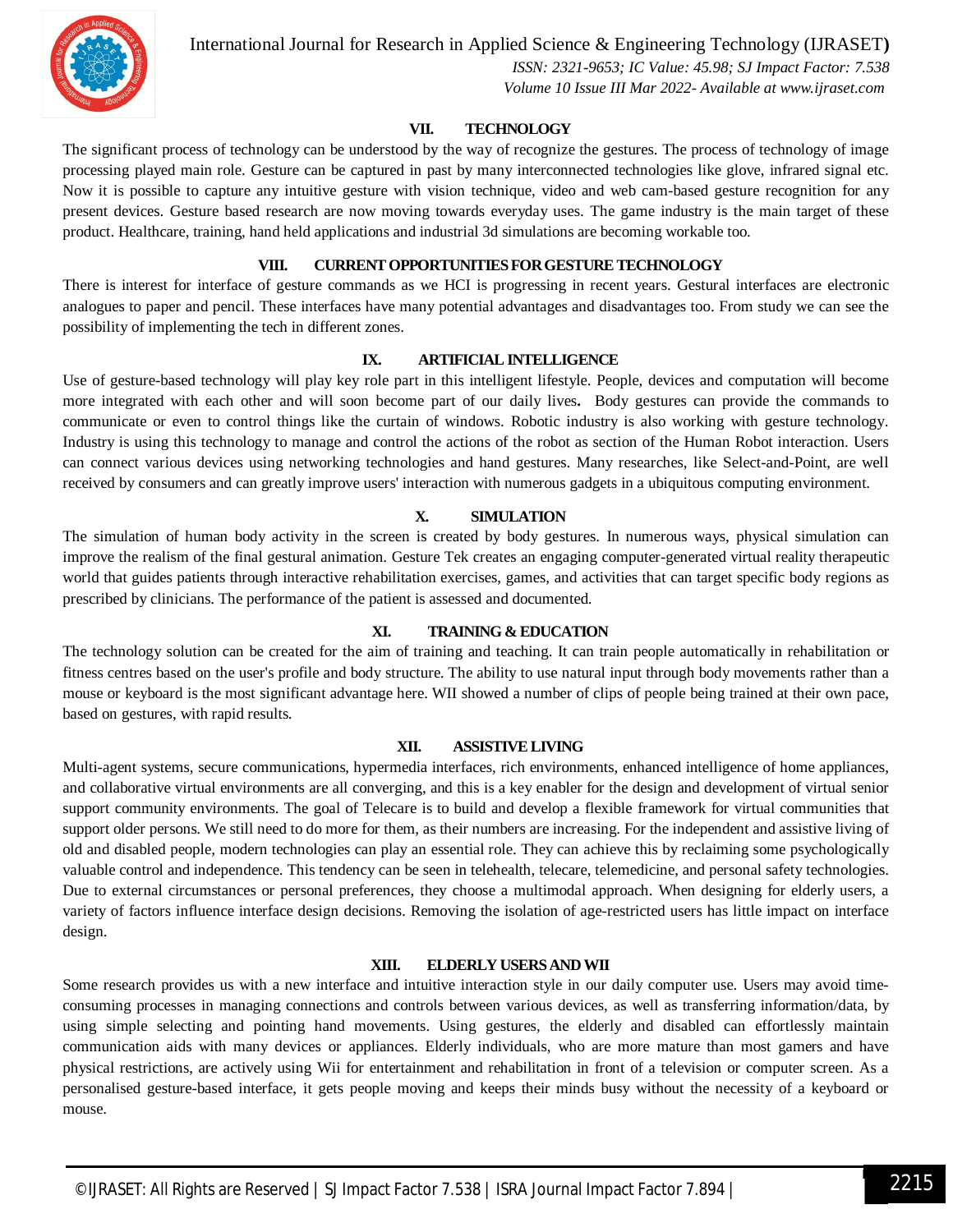

International Journal for Research in Applied Science & Engineering Technology (IJRASET**)**

 *ISSN: 2321-9653; IC Value: 45.98; SJ Impact Factor: 7.538 Volume 10 Issue III Mar 2022- Available at www.ijraset.com*

#### **XIV. FUTURE WORK**

Gesture-based technologies are now quite affordable and have fused with familiar and popular technology such as television and huge screens. We can install a camera or a remote with the TV, making it ubiquitous and non-intrusive. We can see the trends in gesture-controlled communication systems in this research. Because of the ease of use, cost, and familiarity, gesture-based user interfaces can provide new opportunities for the elderly and disabled. There will be a greater number of elderly individuals and fewer younger people to look after them. As a result, we must invest much more in Assistive Living solutions. The research project 'A gesture-controlled communication assistance for elderly and disabled individuals' has the potential to be a major undertaking in the future. The research's two main goals are to identify the many communication gestures used by elderly and disabled individuals and to build a rich augmented-reality interface for communication via a ubiquitous device such as a television set.

#### **XV. CONCLUSION**

From studies conducted in the last 2-3 years, we can see how the gesture-based system has evolved. Initially, it required difficult equipment such as a sensor or a glove; now, webcams, image processing software, and gaming tools have made it easier. In the beginning, poor usability was a problem, but now it's intuitive and natural. Gesture control or recognition was once a complicated procedure, but now it's a simple vision technique that uses hand, head, or even entire body gestures. In the beginning, the major goal was to get a computer application to work. However, it is now widely accepted in the context of ambient computing and ubiquitous computing. In recent studies, more emphasis has been placed on controlling home appliances, using mobile devices, huge screens, tabletop screens, and managing group work, as well as the activities of home inhabitants. Another key feature is that it is now quite affordable, when it was formerly quite costly. In our final project, 'A gesture-controlled communication aid for the elderly and disabled,' we are developing a rich augmented interface in common appliances such as televisions to control ordinary communication through gesture.

#### **REFERENCES**

- [1] https://www.scirp.org/journal/paperinformation.aspx?paperid=7503
- [2] https://www.computer.org/csdl/magazine/co/2013/10/mco2013100022/13rRUxAASNX
- [3] https://blog.cranksoftware.com/what-is-gesture-based-ui
- [4] https://link.springer.com/chapter/10.1007/978-3-319-20886-2\_7
- [5] https://www.scirp.org/html/7503.html
- [6] https://citeseerx.ist.psu.edu/viewdoc/download?doi=10.1.1.562.6140&rep=rep1&type=pdf
- [7] https://link.springer.com/chapter/10.1007/978-3-642-39330-3\_20
- [8] https://en.wikipedia.org/wiki/Gesture\_recognition#Gesture\_types
- [9] https://ieeexplore.ieee.org/abstract/document/4383638
- [10] https://www.sciencedirect.com/science/article/abs/pii/S0360131514001419
- [11] https://ieeexplore.ieee.org/abstract/document/6835606
- [12] https://www.researchgate.net/profile/Maria-Karam-2/publication/39994510\_PhD\_Thesis\_A\_framework\_for\_research\_and\_design\_of\_gesture-based\_humancomputer\_interactions/links/00b7d5239b3f298a88000000/PhD-Thesis-A-framework-for-research-and-design-of-gesture-based-human-computerinteractions.pdf